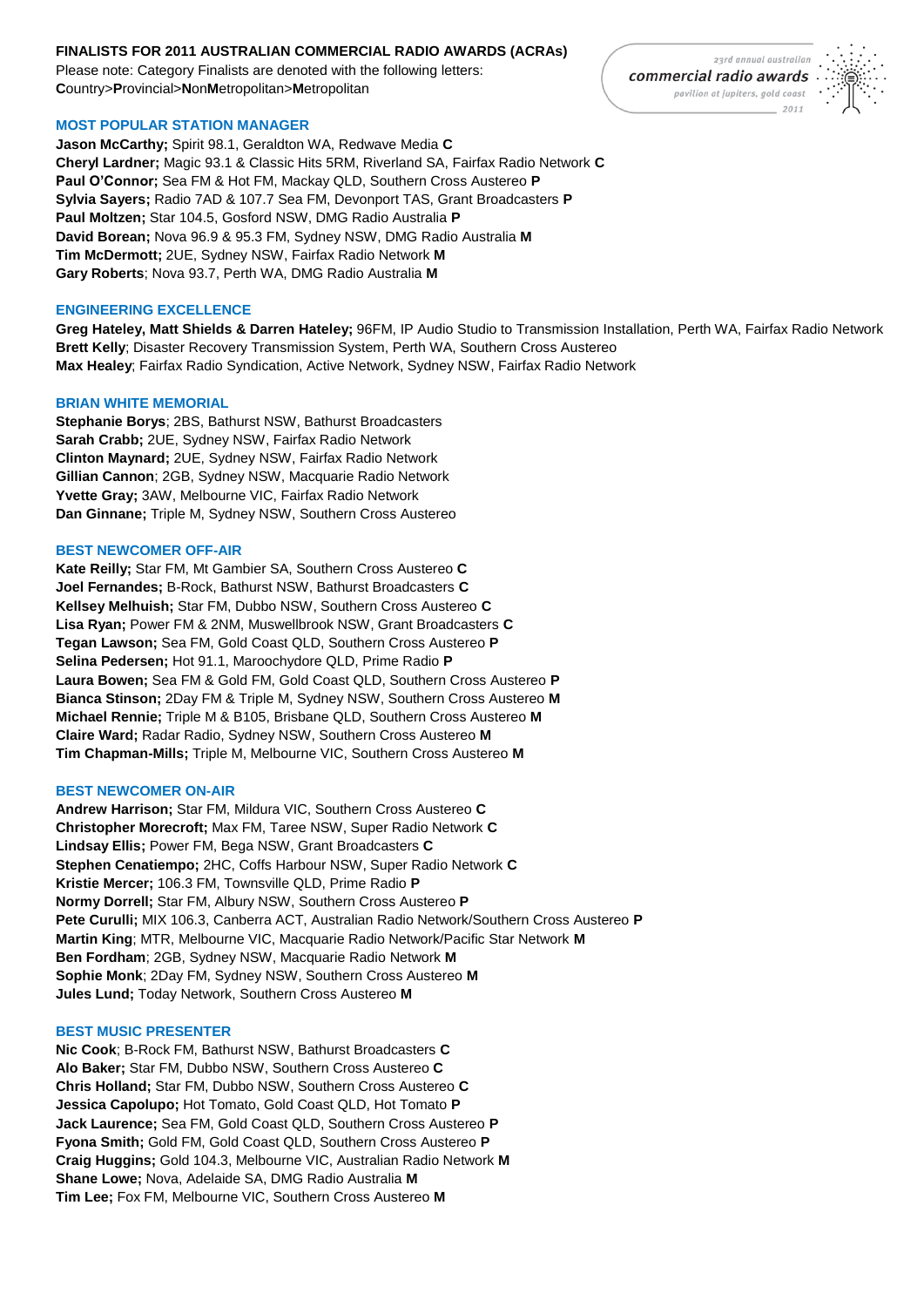## **BEST TALK PRESENTER**

**Craig Huth;** 2RE, Taree NSW, Super Radio Network **C Adrian Renzi**; 8HA, Alice Springs NT, Alice Springs Commercial Broadcasters **C Jennifer Menchin**; 2LT, Lithgow NSW, Midwest Radio Network **C Mark Parton;** 2CC, Canberra ACT, Capital Radio **P Mike Welsh;** 2CC, Canberra ACT, Capital Radio **P Christian Argenti**; Gold FM, Gold Coast QLD, Southern Cross Austereo **P Steve Vizard;** MTR, Melbourne VIC, Macquarie Radio Network/Pacific Star Network **M Ray Hadley;** 2GB, Sydney NSW, Macquarie Radio Network **M Derryn Hinch;** 3AW, Melbourne VIC, Fairfax Radio Network **M Neil Mitchell;** 3AW, Melbourne VIC, Fairfax Radio Network **M**

# **BEST ON-AIR TEAM – COUNTRY AND PROVINCIAL**

**Sea FM Morning Crew with Chappy, Scotty & Kim;** David Chapman, Scott Thomas & Kim Bunney, Sea FM, Maryborough QLD, Southern Cross Austereo **C Larko & Lindsay's Big Brekkie;** Zach Larkins & Lindsay Ellis, Power FM, Bega NSW, Grant Broadcasters **C Nick & Lukas**; Nick King & Lukas Goodenough, Star FM, Dubbo NSW, Southern Cross Austereo **C Kewy & Karis Breakfast Show**; Richard Kew & Karis Britton, Coast FM, Warrnambool VIC, ACE Radio Broadcasters **C The B Team;** Chicken & Leroy, K-Rock, Geelong VIC, Grant Broadcasters **P The Morning Crew**; Hayden & Paula, Bay FM, Geelong VIC, Grant Broadcasters **P Al & A.D. for Breakfast**; Al Shield & Alex Dearaugo, Star FM, Bendigo VIC, Southern Cross Austereo **P Marty & Bianca for Breakfast**; Marty Hanes, Bianca Dye & Josh Webster, i98FM, Wollongong NSW, WIN **P**

# **BEST ON-AIR TEAM – METRO AM**

**George & Paul;** George Moore & Paul B. Kidd, 2UE, Sydney NSW, Fairfax Radio Network **M 2GB Continuous Call Team**, 2GB, Sydney NSW, Macquarie Radio Network **M 3AW Breakfast;** Ross Stevenson & John Burns, 3AW, Melbourne VIC, Fairfax Radio Network **M 3AW Nightline/Remember When;** Bruce Mansfield & Philip Brady, 3AW, Melbourne VIC, Fairfax Radio Network **M**

# **BEST ON-AIR TEAM – METRO FM**

**Jonesy & Amanda;** Brendan Jones & Amanda Keller, WSFM, Sydney NSW, Australian Radio Network **M Fitzy & Wippa;** Ryan Fitzgerald & Michael Wipfli, Nova, Sydney NSW, DMG Radio Australia **M The Kyle & Jackie O Show**; Kyle Sandilands & Jackie Henderson, 2Day FM, Sydney NSW, Southern Cross Austereo **M The Hamish & Andy Show**; Hamish Blake & Andy Lee, Today Network, Melbourne VIC, Southern Cross Austereo **M The Matt & Jo Show**; Matt Tilley & Jo Stanley, Fox FM, Melbourne VIC, Southern Cross Austereo **M**

### **BEST CURRENT AFFAIRS PRESENTER**

**John Mackenzie;** 4CA, Cairns QLD, Prime Radio **NM Mike Welsh;** 2CC, Canberra ACT, Capital Radio **NM Paul Murray;** 2UE, Sydney NSW, Fairfax Radio Network **M Ray Hadley;** 2GB, Sydney NSW, Macquarie Radio Network **M Derryn Hinch;** 3AW, Melbourne VIC, Fairfax Radio Network **M Neil Mitchell;** 3AW, Melbourne VIC, Fairfax Radio Network **M**

### **BEST SPORTS PRESENTER**

**Michael Andersen;** 2VM, Moree NSW, Super Radio Network **C Peter Harrison;** 2BS, Bathurst NSW, Bathurst Broadcasters **C Glenn Wilson;** RadioWest; Kalgoorlie WA, Southern Cross Austereo **C Trent Hill**; 3YB, Warrnambool VIC, ACE Radio Broadcasters **C Benny Jones;** 3BO FM, Bendigo VIC, Southern Cross Austereo **P Steve Allan;** 2GO, Gosford NSW, Southern Cross Austereo **P Gerald (Kiwi G) Morunga**; Mix 106.3, Canberra ACT, Australian Radio Network/Southern Cross Austereo **P Edwin Cowlishaw**; Mix 1049, Darwin NT, Grant Broadcasters **P Mark Levy;** 2GB**,** Sydney NSW, Macquarie Radio Network **M Dennis Cometti;** 3AW, Melbourne VIC, Fairfax Radio Network **M Ray Warren**; Triple M, Sydney NSW, Southern Cross Austereo **M Dan Ginnane**; Triple M, Sydney NSW, Southern Cross Austereo **M**

### **BEST SPORTS EVENT COVERAGE**

**2010 VFL Grand Final:** 3BA VFL Live, 3BA FM 102.3, Ballarat VIC, Grant Broadcasters **NM AFL Grand Final Draw**; K-Rock Football, K-Rock, Geelong VIC, Grant Broadcasters **NM Buettner's The Fastest Man in the World**; Michael Buettner, 2GO, Gosford NSW, Southern Cross Austereo **NM 2010 NRL Grand Final;** 2GB, Sydney NSW, Macquarie Radio Network **M 2010 AFL Grand Final;** Mark Johnson, SEN, Melbourne VIC, Pacific Star Network **M 2010 AFL Drawn Grand Final;** Triple M Football, Triple M, Melbourne VIC, Southern Cross Austereo **M**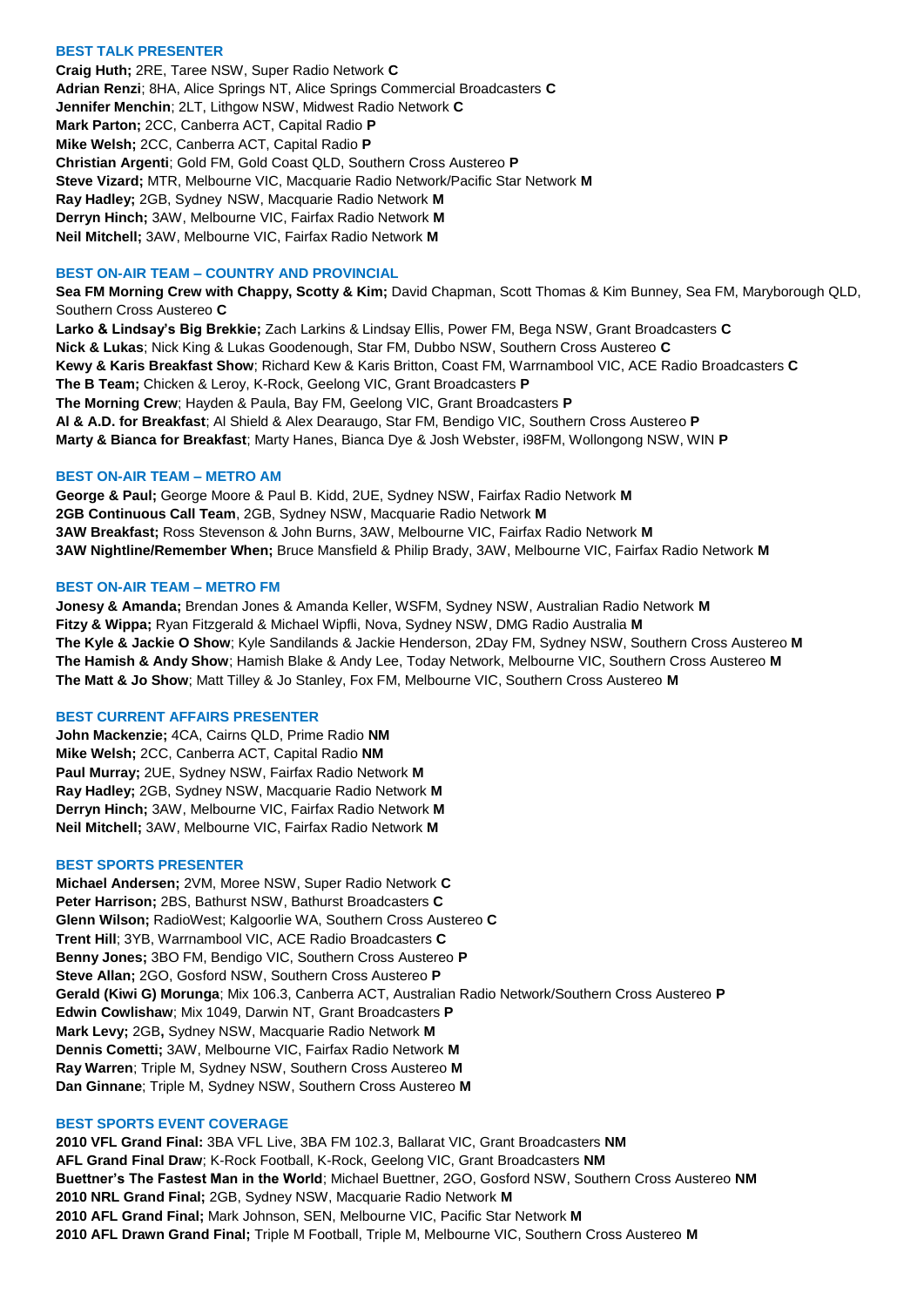### **BEST NEWS PRESENTER – COUNTRY & PROVINCIAL**

**Benny Hope;** B-Rock FM, Bathurst NSW, Bathurst Broadcasters **C Jennifer Menchin;** 2LT & Move FM, Lithgow NSW, Midwest Radio Network **C Lois Chislet;** 3YB, Warrnambool VIC, ACE Radio Broadcasters **C Troy Carey;** 2GO, Gosford NSW, Southern Cross Austereo **P Keegan Buzza;** Hot Tomato, Gold Coast QLD, Hot Tomato **P Kate Taylor;** 104.7, Canberra ACT, Australian Radio Network/Southern Cross Austereo **P**

#### **BEST NEWS PRESENTER – METRO FM**

**Glenn Daniel;** WSFM, Sydney NSW, Australian Radio Network **M Geoff Field;** 2Day FM, Sydney NSW, Southern Cross Austereo **M Kristy Warner;** Nova 969, Sydney NSW, DMG Radio Australia **M**

#### **BEST NEWS PRESENTER – METRO AM**

**Steve Blanda;** 2UE, Sydney NSW, Fairfax Radio Network **M Clinton Maynard;** 2UE, Sydney NSW, Fairfax Radio Network **M Joel Labi;** 2GB, Sydney NSW, Macquarie Radio Network **M**

# **BEST SHOW PRODUCER – ENTERTAINMENT / MUSIC**

**Kathryn Taylor;** The Hit List, Sea FM, Gold Coast QLD, Southern Cross Austereo **NM PJ Rawson;** David & Tanya for Breakfast, KOFM, Newcastle NSW, Southern Cross Austereo **NM Lauren Richardson**, Hot Tomato, Gold Coast QLD, Hot Tomato **NM Stefan Mitchell**, Merrick, Dools & Monty, Nova 969, Sydney NSW, DMG Radio Australia **M Gemma O'Neill;** The Kyle & Jackie O Show, 2Day FM, Sydney NSW, Southern Cross Austereo **M Donna Puechmarin;** Labby, Camilla & Stav, B105, Brisbane QLD, Southern Cross Austereo **M Sam Cavanagh;** The Hamish & Andy Show, Fox FM, Melbourne VIC, Southern Cross Austereo **M**

## **BEST SHOW PRODUCER – TALK CURRENT AFFAIRS**

**Matt Mitchell;** Mark Parton Breakfast Show, 2CC, Canberra ACT, Capital Radio **NM Monica Masters;** Mike Welsh Drive Show, 2CC, Canberra ACT, Capital Radio **NM Paige McGinley,** The Steve Vizard Morning Show, MTR, Melbourne VIC, Macquarie Radio Network/Pacific Star Network **M Nadia Tolich,** The Steve Price Breakfast Show, MTR, Melbourne VIC, Macquarie Radio Network/Pacific Star Network **M Justin Smith;** 3AW Mornings, 3AW, Melbourne VIC, Fairfax Radio Network **M**

#### **BEST MUSIC DIRECTOR**

**Damien Haffenden;** Hitz FM, Bundaberg QLD, Fairfax Radio Network **C Lindsay Ellis;** Power FM, Bega NSW, Grant Broadcasters **C Mathew Carr;** Power FM, Muswellbrook NSW, Grant Broadcasters **C Guy Mylecharane;** Snow FM, Jindabyne NSW, Capital Radio **C Brendan Englebrecht;** Star FM, Albury NSW, Southern Cross Austereo **P Dan Cole;** WAFM Network, WA, Redwave Media **P Trent Towson;** Sea FM, Gold Coast QLD, Southern Cross Austereo **P Katie Jones;** The Edge, Katoomba NSW, Australian Radio Network **P Amanda Lee;** Nova 919, Adelaide SA, DMG Radio Australia **M Toni Pipicelli;** Nova 969, Sydney NSW, DMG Radio Australia **M Alex Abela;** 2Day FM, Sydney NSW, Southern Cross Austereo **M Ryan Tothill;** B105, Brisbane QLD, Southern Cross Austereo **M**

#### **BEST PROGRAM DIRECTOR**

**Chris Holland;** Star FM, Dubbo NSW, Southern Cross Austereo **C Justin Coombes-Pearce;** Move FM, Lithgow NSW, Midwest Radio Network **C Jacqui Pfeffer;** 2NM & Power FM, Muswellbrook NSW, Grant Broadcasters **C Craig Collett;** Sea FM, Gold Coast QLD, Southern Cross Austereo **P Mark Hyland;** Bay FM, Geelong VIC, Grant Broadcasters **P Richard Clarke;** LAFM & Chilli, Launceston TAS, Grant Broadcasters **P Ryan Rathbone;** Nova 106.9, Brisbane QLD, DMG Radio Australia **M Ian Holland;** 2GB, Sydney NSW, Macquarie Radio Network **M Derek Bargwanna;** 2Day FM, Sydney NSW, Southern Cross Austereo **M Dave Cameron;** Fox FM, Melbourne VIC, Southern Cross Austereo **M**

#### **BEST DIGITAL RADIO FORMAT**

**Novanation;** Brett Nossiter & Sarah Fletcher, DMG Radio Australia **Koffee;** Brett Nossiter & Sarah Fletcher, DMG Radio Australia **Radar Radio;** Digital Radio Team, Southern Cross Austereo **U2O Radio**; Digital Radio Team, Southern Cross Austereo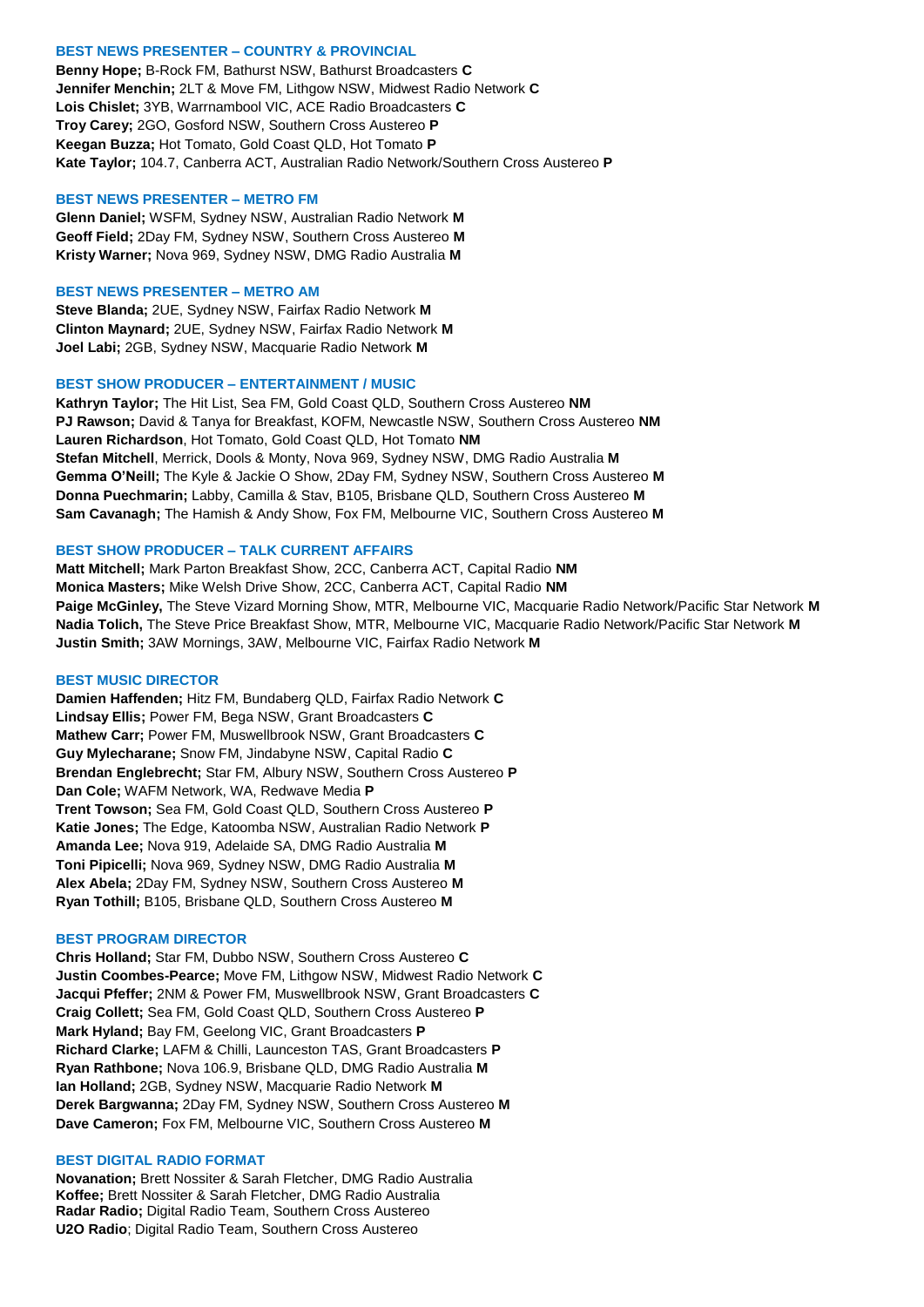## **BEST STATION PRODUCED COMEDY SEGMENT**

**The Six Year Old Music Critic;** Troy Martin, Power FM, Muswellbrook NSW, Grant Broadcasters **C Man Vs City;** John Sutherland, 2NZ, Inverell NSW, Super Radio Network **C Sea FM Gotcha Call;** Paddy, Ciel & Dan, Sea FM, Gosford NSW, Southern Cross Austereo **P Cutting Out;** Luke Bradnam**;** 1029 Hot Tomato, Gold Coast QLD, Hot Tomato **P Crazy Call;** Paul Gale, 90.9 Sea FM, Gold Coast QLD, Southern Cross Austereo **P Rabbit's Gotcha Calls;** Dave Rabbetts, SAFM, Adelaide SA, Southern Cross Austereo **M Chilean Miners**; The Hamish & Andy Show, Today Network, Southern Cross Austereo **M Warney & Hurley – The Secret Stumping Tape;** Jacob Round, Triple M, Sydney NSW, Southern Cross Austereo **M Gotcha Call – Shane Warne;** The Matt and Jo Show, Fox FM, Melbourne VIC, Southern Cross Austereo **M**

## **BEST NETWORKED PROGRAM**

**Jon Vertigan for Breakfast;** Jon Vertigan, ACE Radio Broadcasters **C Country Today;** Sandra Moon, ACE Radio Broadcasters **C The Dan & Ken Show;** Dan Lyons & Ken Green, Southern Cross Austereo **P Sunday Special with Karina & Mak;** Karina Brindley & Kristian McKenna, Southern Cross Austereo **P Truck Radio;** Sarah Maree Cameron, Southern Cross Austereo **P The Ray Hadley Morning Show;** Ray Hadley, Macquarie Radio Network **M The Hamish & Andy Show;** Hamish Blake & Andy Lee, Southern Cross Austereo **M Fitzy & Wippa;** Ryan Fitzgerald and Michael Wipfli, DMG Radio Australia **M**

# **BEST SYNDICATED AUSTRALIAN PROGRAM**

**How Green Was My Cactus;** Triffique Productions **The Hot Hits Live From L.A.;** MCM Media **Take 40 Australia;** MCM Media **My Generation;** MCM Media

# **BEST DOCUMENTARY**

**Operation Yasi Assist;** 4TO FM, Townsville QLD, Southern Cross Austereo **NM Doin' Something About It – Homelessness;** Leroy Brown, K-Rock, Geelong VIC, Grant Broadcasters **NM 95th Anniversary of Gallipoli – ANZACS**; Craig Huth, 2RE, Taree NSW, Super Radio Network **NM 75 Years of 7BU**; Lee Dixon & Marc McCreadie, 7BU, Burnie TAS, Grant Broadcasters **NM Queensland Floods – Australia in the Face of Crisis;** Tara Beautman, 2UE, Sydney NSW, Fairfax Radio Network **M Melbourne Way Forum;** Steve Price & Steve Vizard, MTR, Melbourne VIC, Macquarie Radio Network/Pacific Star Network **M Russell Street Bombing 25th Anniversary;** Ross Stevenson & John Burns with John Silvester, 3AW, Melbourne VIC, Fairfax Radio Network **M**

**The Battle of Fromelles;** Sideshow Mike Andersen, Triple M, Sydney NSW, Southern Cross Austereo **M**

### **BEST MUSIC SPECIAL**

**MAX FM Salutes the 80's;** Craig Huth & Richard Wilkins, MAX FM, Taree NSW, Super Radio Network **C Luke Handley Music Special**; Sea FM Morning Crew with Chappy, Scotty & Kim, Sea FM, Maryborough QLD, Southern Cross Austereo **C Around the World in 80 Songs**; Jacqui Pfeffer, Power FM, Muswellbrook NSW, Grant Broadcasters **C Michael Jackson – The Albums, The Hits;** Marc McCreadie & Leigh Ratcliffe, LAFM, Launceston TAS, Grant Broadcasters **P Hey, You in the Black T-Shirt: Michael Chugg;** Mandy Turner, 3SR FM, Shepparton VIC, Southern Cross Austereo **P Goodbye Powderfinger;** Kyal Rose & Gina Ankerson, Hot FM, Bunbury WA, Southern Cross Austereo **P Live Aid – The 25th Anniversary;** Media Heads **M Cold Chisel's Steve Prestwich;** Rohan Brown, Chris Crickmay & Justin Checcucci, 95.3 FM Sydney & 91.5 FM Melbourne, DMG Radio Australia **M**

**World Famous Rooftop Series;** David Konsky, 2Day FM, Sydney NSW, Southern Cross Austereo **M**

### **BEST ACHIEVEMENT IN PRODUCTION**

**Glen Thomas;** 2RE & Max FM, Taree NSW, Super Radio Network **C Marc Dwyer;** Star FM & 2GZ FM, Orange NSW, Southern Cross Austereo **C Brendan Egan;** Hitz FM, Bundaberg QLD, Fairfax Radio Network **C John Spelling;** Mixx FM, Swan Hill VIC, ACE Radio Broadcasters **C Dennis Guthrie;** Sea FM, Gold Coast QLD, Southern Cross Austereo **P Kelvin Siggs;** River 949, Ipswich QLD, Grant Broadcasters **P David Horspool;** 2GO & Sea FM, Gosford NSW, Southern Cross Austereo **P Mark Brewer,** NXFM, Newcastle NSW, Southern Cross Austereo **P Ben Ryan;** Nova 106.9, Brisbane QLD, DMG Radio Australia **M Glen Brearly;** Nova 106.9, Brisbane QLD, DMG Radio Australia **M Daniel Bozykowski;** 2Day FM, Sydney NSW, Southern Cross Austereo **M Sideshow Mike Andersen;** Triple M, Sydney NSW, Southern Cross Austereo **M**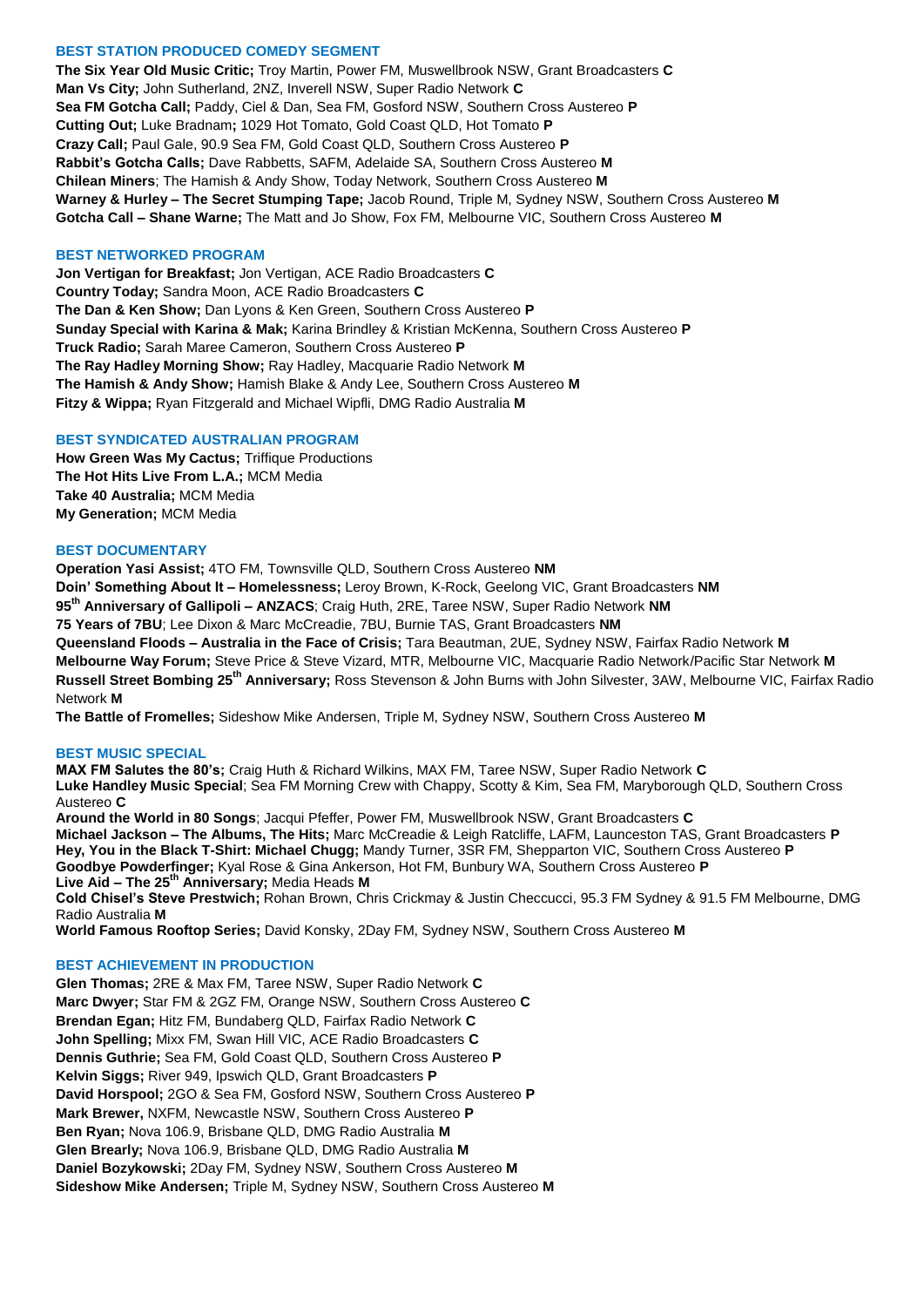# **BEST STATION SALES ACHIEVEMENT**

**Star 104.5 Sales Team;** Star 104.5, Gosford NSW, DMG Radio Australia **NM Hot 100 & Mix 1049 Sales Team;** Hot 100 & Mix 1049, Darwin NT, Grant Broadcasters **NM 104.7 Sales Team;** 104.7, Canberra ACT, Australian Radio Network/Southern Cross Austereo **NM Mix 94.5 Agency Sales Team;** Mix 94.5, Perth WA, Southern Cross Austereo **M Mix 101.1 Sales Team;** Mix 101.1, Melbourne VIC, Australian Radio Network **M 4BC Sales Team;** 4BC, Brisbane QLD, Fairfax Radio Network **M**

### **BEST AGENCY SALESPERSON**

**Carlan Heffernan;** Mix 106.5 & WSFM, Sydney NSW, Australian Radio Network **Aaron Macarthur;** 2Day FM, Sydney NSW, Southern Cross Austereo **Amanda Unwin;** 2Day FM, Sydney NSW, Southern Cross Austereo

### **BEST DIRECT SALESPERSON**

**Justin Baxter;** RadioWest, Northam WA, Southern Cross Austereo **NM Natasha Graham;** Sea FM & Hot FM, Mackay QLD, Southern Cross Austereo **NM Shane Peak;** 2GO & Sea FM, Gosford NSW, Southern Cross Austereo **NM Emily Moss;** Mix 106.3, Canberra ACT, Australian Radio Network/Southern Cross Austereo **NM Duncan Fosdike;** Triple M & SAFM, Adelaide SA, Southern Cross Austereo **M Julee Kim;** Triple M & Fox FM, Melbourne VIC, Southern Cross Austereo **M Kate Foulis,** Triple M & 2Day FM, Sydney NSW, Southern Cross Austereo **M**

### **BEST STATION PRODUCED COMMERCIAL**

**Little White Cross;** Josh Langley, RadioWest, Northam WA, Southern Cross Austereo **C Roadwise – Xmas 2010**; Andy Macleod, RadioWest & Hot FM, Katanning WA, Southern Cross Austereo **C The Bike Shop**; Mike Pfeiffer & Andrea Waycott, 3CS, Colac VIC, ACE Radio Broadcasters **C Ballard's Ballads;** Garth Hodgson, C91.3, Campbelltown NSW, WIN **P ACT Policing;** Geoff Bickerton & Martin Kubitzky, 104.7 & Mix 106.3, Canberra ACT, Australian Radio Network/Southern Cross Austereo **P Termicide;** Stu Campbell, Hot Tomato, Gold Coast QLD, Hot Tomato **P Allpest – Does Not Negotiate;** Alida Henson, Garry Dean, Ingrid Paxton & Matt Dickson, Mix 94.5, Perth WA, Southern Cross Austereo **M Banquet Express – Perfect Timing**; Cameron Horn, Mix 106.5, Sydney NSW, Australian Radio Network **M**

**Choice Looking Credit Card;** Nathan Russell, Nova 106.9, Brisbane QLD, DMG Radio Australia **M Be Active the Musical**; Darren Russell, John Curran & Eddie Bye, Nova 919, Adelaide SA, DMG Radio Australia **M**

### **BEST MULTIMEDIA EXECUTION – STATION**

**Coast Live;** Nick Morgan & Michael Locke, Coast FM, Mandurah WA, West Coast Radio **NM Bundaberg Floods Coverage;** Bundaberg Broadcasters, 4BU & Hitz FM, Bundaberg QLD, Fairfax Radio Network **NM Floodwatch;** Jade Ficarra, Mixx FM, Swan Hill VIC, ACE Radio Broadcasters **NM Bon Jovi Support Band;** Mix 94.5, Perth WA, Southern Cross Austereo **M Love & Money;** Leanne Glamuzina, Carlie Millican, Lynsey Watchman & Phil Bourne, Nova 969, Sydney NSW, DMG Radio Australia **M Hamish & Andy's Frank Stallone;** Jeremy Carne, Fox FM, Melbourne VIC, Southern Cross Austereo **M Legends of Origin;** Angus Stevens, Christina Rowatt, Kate Lloyd & David Olivetti, Triple M, Sydney NSW, Southern Cross Austereo **M The Dirt;** Today Network Digital Producers, Today Network, Southern Cross Austereo **M**

### **BEST MULTIMEDIA EXECUTION – SALES**

**The Hit List Optus Status Update;** Integration & Activation Team, Sea FM, Gold Coast QLD, Southern Cross Austereo **NM 80's August – 80 from the 80's;** Integration & Activation Team, Sea FM, Gold Coast QLD, Southern Cross Austereo **NM The Playlist Project;** David Llewllyn & Vanessa Richards, Nova 100, Melbourne VIC, DMG Radio Australia **M MixFM's Heart to Hearts;** ARN Solutions, MixFM, Mix Network NSW, Australian Radio Network **M NAB – Kill the Asterisk;** Fox FM Team, Fox FM, Melbourne VIC, Southern Cross Austereo **M Cotton On – Talk About It (Band in Your Hand);** Fox FM Team, Fox FM, Melbourne VIC, Southern Cross Austereo **M Bank of SA's Face of SA;** SAFM Team, SAFM, Adelaide SA, Southern Cross Austereo **M Radio Free by Virgin Mobile;** Andy Sinn, Nova, Sydney NSW, DMG Radio Australia **M**

## **BEST SALES PROMOTION**

**Sea FM's Shotgun Wedding;** Stephany Mulheron, Sea FM, Maryborough QLD, Southern Cross Austereo **C The Grand Pudding;** Kellsey Melhuish, Star FM, Dubbo NSW, Southern Cross Austereo **C Take Me to the Islands;** Power FM, Muswellbrook NSW, Grant Broadcasters **C The Benchwarmer's: Thirsty Merc Tour;** Integration & Activation Team, Sea FM, Gold Coast QLD, Southern Cross Austereo **P The Competition About Nothing;** Tia Robins & Rob Sharples, i98FM, Wollongong NSW, WIN **P The Ultimate Burger;** Paul, Moyra & Baggs, Sea FM, Gold Coast QLD, Southern Cross Austereo **P Jonesy & Amanda's Underwater Broadcast;** WSFM, Sydney NSW, Australian Radio Network **M Bankwest's Heap of Happy;** Madeleine Hubbard, Nova 93.7, Perth WA, DMG Radio Australia **M The Burger Brisbane Built –The Chickow;** Labby, Camilla & Stav & Nikkola Hogan, B105, Brisbane QLD, Southern Cross Austereo **M**